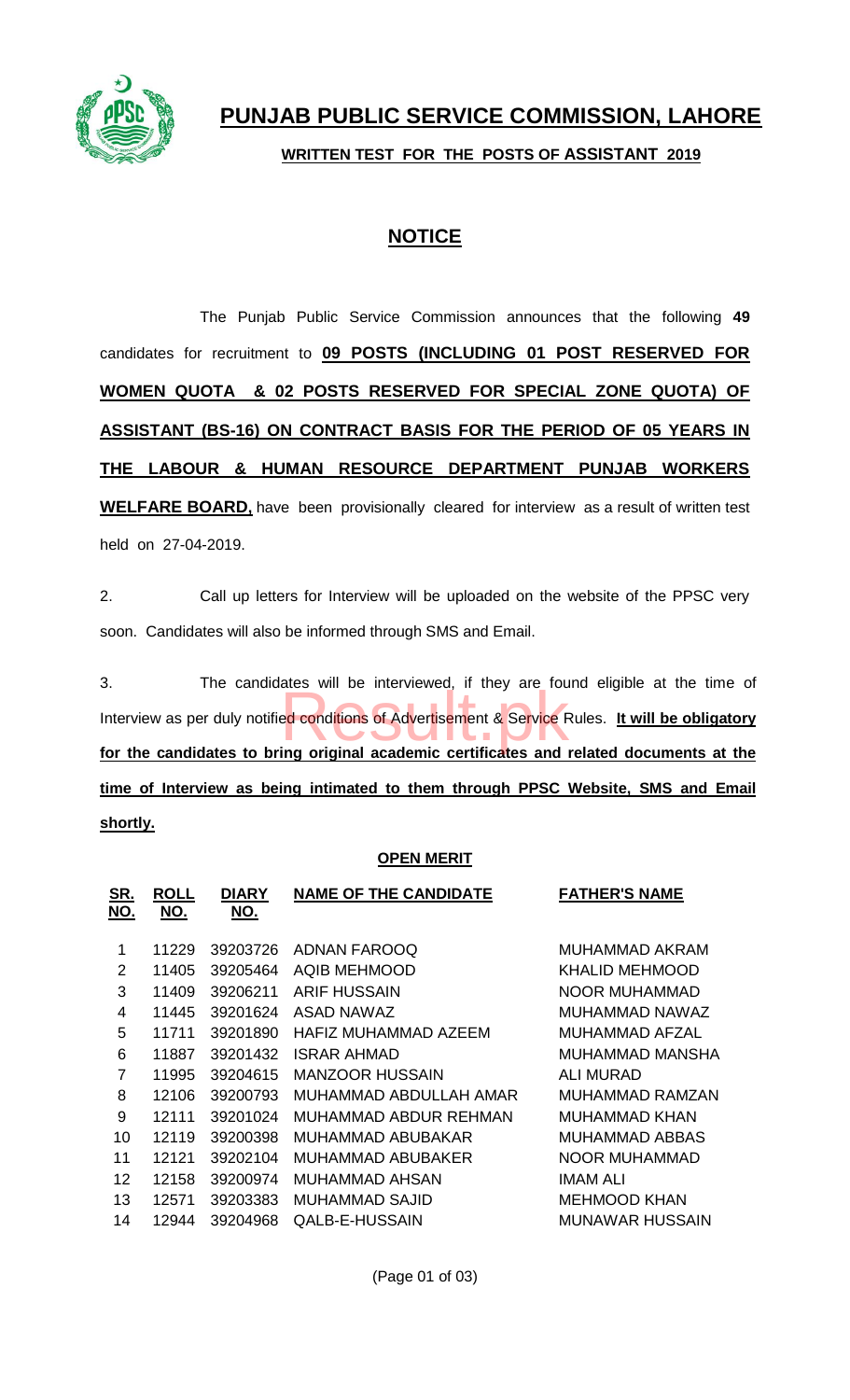| 15 | 12999 | 39200468 | <b>RASHID ALI</b>      | <b>MUHAMMAD ASLAM</b>                      |
|----|-------|----------|------------------------|--------------------------------------------|
| 16 | 13057 | 39205471 | <b>SAIF ULLAH</b>      | <b>HASSAN ALI</b>                          |
| 17 | 13485 | 39205749 | <b>ZUBAIR AHMED</b>    | <b>RIAZ AHMED AWAN</b>                     |
| 18 | 20002 | 39202425 | <b>AASIA TALIB</b>     | <b>TALIB HUSSAIN</b>                       |
| 19 | 20359 | 39206882 | HAMMAD ALI ASLAM       | <b>MIAN MUHAMMAD ASLAM</b><br><b>BODLA</b> |
| 20 | 30636 | 39204274 | <b>KHURRAM SHAHZAD</b> | <b>JAM ZULFIQAR HUSSAIN</b>                |
| 21 | 30957 | 39204729 | MUHAMMAD ZAFFAR IQBAL  | DILDAR AHMAD KHAN                          |
| 22 | 31022 | 39205390 | <b>RASHID ABBAS</b>    | <b>AMEER HUSSAIN</b>                       |
| 23 | 31045 | 39205072 | <b>SAJID RAZA</b>      | <b>AMEER HUSSAIN</b>                       |
| 24 | 31115 | 39206234 | SYED ALI HAIDER        | SYED FAYAZ HUSSAIN<br><b>BUKHARI</b>       |
| 25 | 31165 | 39205002 | ZAFAR ABBAS KHAN       | MAZAHIR HUSSAIN KHAN                       |
| 26 | 40604 | 39201810 | <b>NOMAN BASHIR</b>    | <b>BASHIR AHMAD</b>                        |
| 27 | 60318 | 39200061 | <b>MUHAMMAD BILAL</b>  | <b>ABDUL MAJEED</b>                        |
| 28 | 60489 | 39205860 | MUHAMMAD WAQAS SAEED   | MUHAMMAD SAEED                             |
| 29 | 60591 | 39205839 | <b>SHAHID ARSLAN</b>   | <b>KHALID HUSSAIN</b>                      |
| 30 | 60803 | 39203180 | <b>GULFAM HUSSAIN</b>  | MUHAMMAD HUSSAIN                           |
| 31 | 70283 | 39202343 | <b>HASSAN ALI</b>      | <b>MUKHTAR AHMAD</b>                       |
| 32 | 70397 | 39204910 | MUHAMMAD SAMEED RAMZAN | MUHAMMAD RAMZAN                            |
|    |       |          |                        |                                            |

#### **WOMEN QUOTA**

| 33<br>10812 39206518 SADAF NISAR<br>NISAR AHMAD<br>34<br>39200814<br><b>SANAM SYED</b><br><b>SYED ABID HUSSAIN SHAH</b><br>10911<br><b>SEHRESH MAZHAR</b><br>35<br><b>SYED MAZHAR HUSSAIN</b><br>39207870<br>10928<br><b>AFSHAN ISMAEEL</b><br>36<br><b>MUHAMMAD ISMAEEL</b><br>39203430<br>30009<br><b>KHADIM HUSSAIN KHAN</b><br>-37<br>39205581<br><b>BAYNAZEER</b><br>30055 |  |
|---------------------------------------------------------------------------------------------------------------------------------------------------------------------------------------------------------------------------------------------------------------------------------------------------------------------------------------------------------------------------------|--|

#### **SPECIAL ZONE QUOTA**

| <u>SR.</u><br>NO. | <b>ROLL</b><br><u>NO.</u> | <b>DIARY</b><br><u>NO.</u> | <b>NAME OF THE CANDIDATE</b>               | <b>FATHER'S NAME</b>   |
|-------------------|---------------------------|----------------------------|--------------------------------------------|------------------------|
| 38                | 10092                     | 39205395                   | MUHAMMAD SAMEER FAROOQ<br>*SPECIAL PERSON* | MUHAMMAD FAROOQ        |
| 39                | 11566                     | 39202191                   | <b>FAHEEM ABBAS</b>                        | MALIK NASEEM AKHTAR    |
| 40                | 12177                     | 39202694                   | MUHAMMAD ALI                               | MUHAMMAD YOUNIS        |
| 41                | 12313                     | 39207212                   | <b>MUHAMMAD BILAL GHAURI</b>               | MUHAMMAD AYYUB GHAURI  |
| 42                | 20657                     | 39200311                   | ZARNAB WAJID                               | WAJID ALI              |
| 43                | 30417                     | 39205604                   | <b>ABDUL MONEM</b>                         | IRSHAAD AHMAD          |
| 44                | 30641                     | 39202750                   | M ASIF                                     | M TARIQ                |
| 45                | 30660                     | 39204736                   | <b>MOHSAN IQBAL</b>                        | <b>MUHAMMAD IQBAL</b>  |
| 46                | 30708                     | 39202807                   | MUHAMMAD ALI NAWAZ                         | MUSSARRAT HUSSAIN SAHU |
| 47                | 30724                     | 39200395                   | MUHAMMAD ASAAD AREEB<br><b>MALIK</b>       | <b>KHALID IQBAL</b>    |